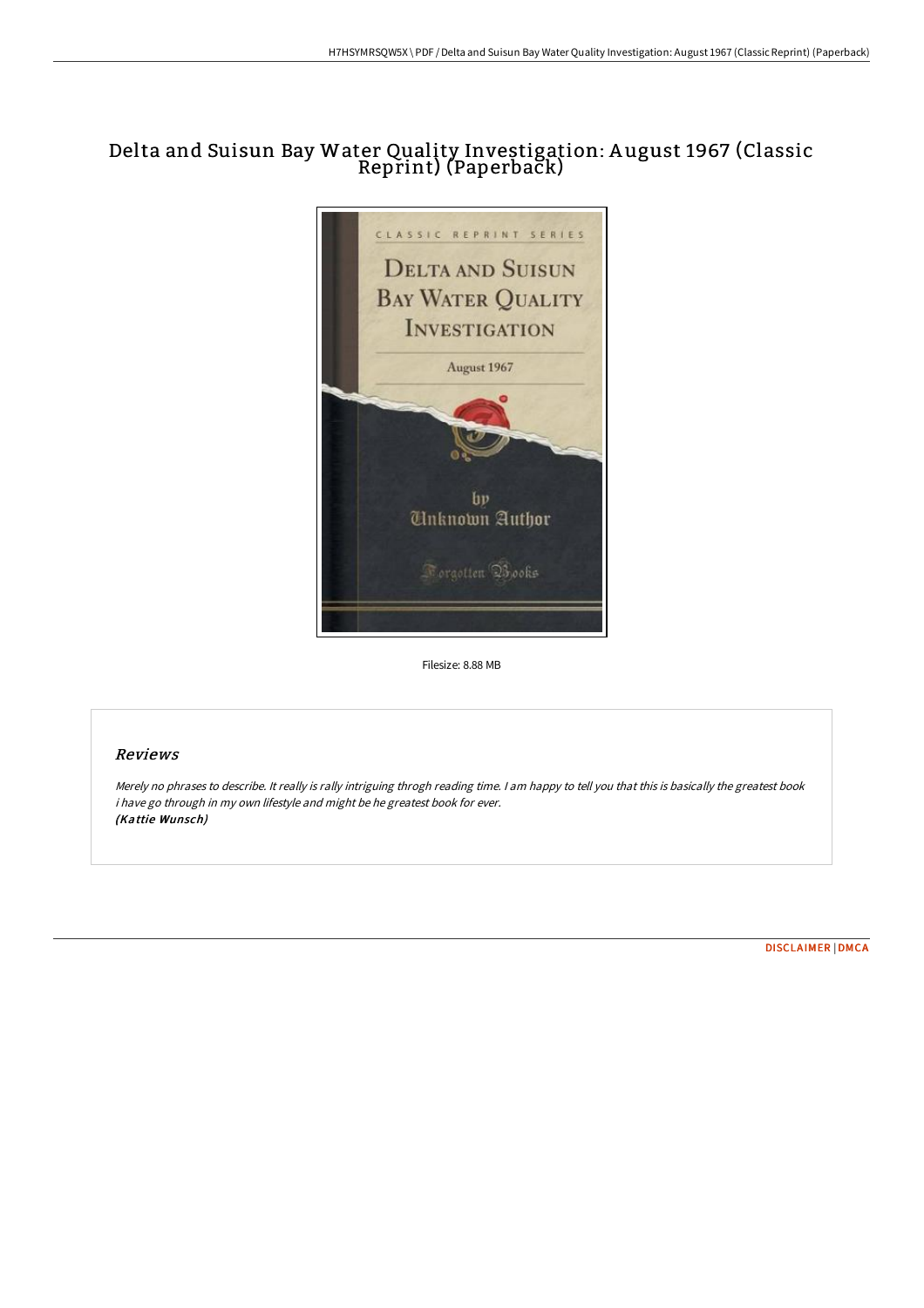## DELTA AND SUISUN BAY WATER QUALITY INVESTIGATION: AUGUST 1967 (CLASSIC REPRINT) (PAPERBACK)



Forgotten Books, United States, 2015. Paperback. Condition: New. Language: English . Brand New Book \*\*\*\*\* Print on Demand \*\*\*\*\*. Excerpt from Delta and Suisun Bay Water Quality Investigation: August 1967 Seven hundred miles of meandering waterways interlace the low-lying islands of California s agriculturally rich Delta. Into this area of waterway and farmland flow the waters of the great Central Valley; south through the Sacramento River, and north by way of the San Joaquin River. This bulletin presents the results of a comprehensive study of the water of the channel system of the Sacramento-San Joaquin Delta, Suisun toy, and the surrounding waterways as they relate to potential improvement in water quality which can be accomplished as a result of the construction of major works of the State Hater Project. The Delta and Suisun Boy Water Quality Investigation was conducted over a four-year period. Water quality information resulting from the investigation has aided in the planning of the Delta facilities and the San Joaquin drainage facilities. This is important because maintenance of satisfactory water quality within the Delta is related to the successful operation of these facilities. Data regarding past, present, and future water quality of the waters in the Delta and Suisun Bay are summarised in this report. Hater quality relationships are characterized under various conditions of hydraulic regimen and waste disposal. Hydrographic data are presented to aid in the design and future operation of facilities of the State Water Project. Results are presented that show the Importance of project operation and pollution control in meeting water quality objectives within the Delta. The studies reported on in this bulletin were essentially completed during 1965. Partially on the basis of the results of these studies, additional studies have been made and other studies are currently in progress to further refine and...

B Read Delta and Suisun Bay Water Quality [Investigation:](http://www.bookdirs.com/delta-and-suisun-bay-water-quality-investigation.html) August 1967 (Classic Reprint) (Paperback) Online B Download PDF Delta and Suisun Bay Water Quality [Investigation:](http://www.bookdirs.com/delta-and-suisun-bay-water-quality-investigation.html) August 1967 (Classic Reprint) (Paperback)